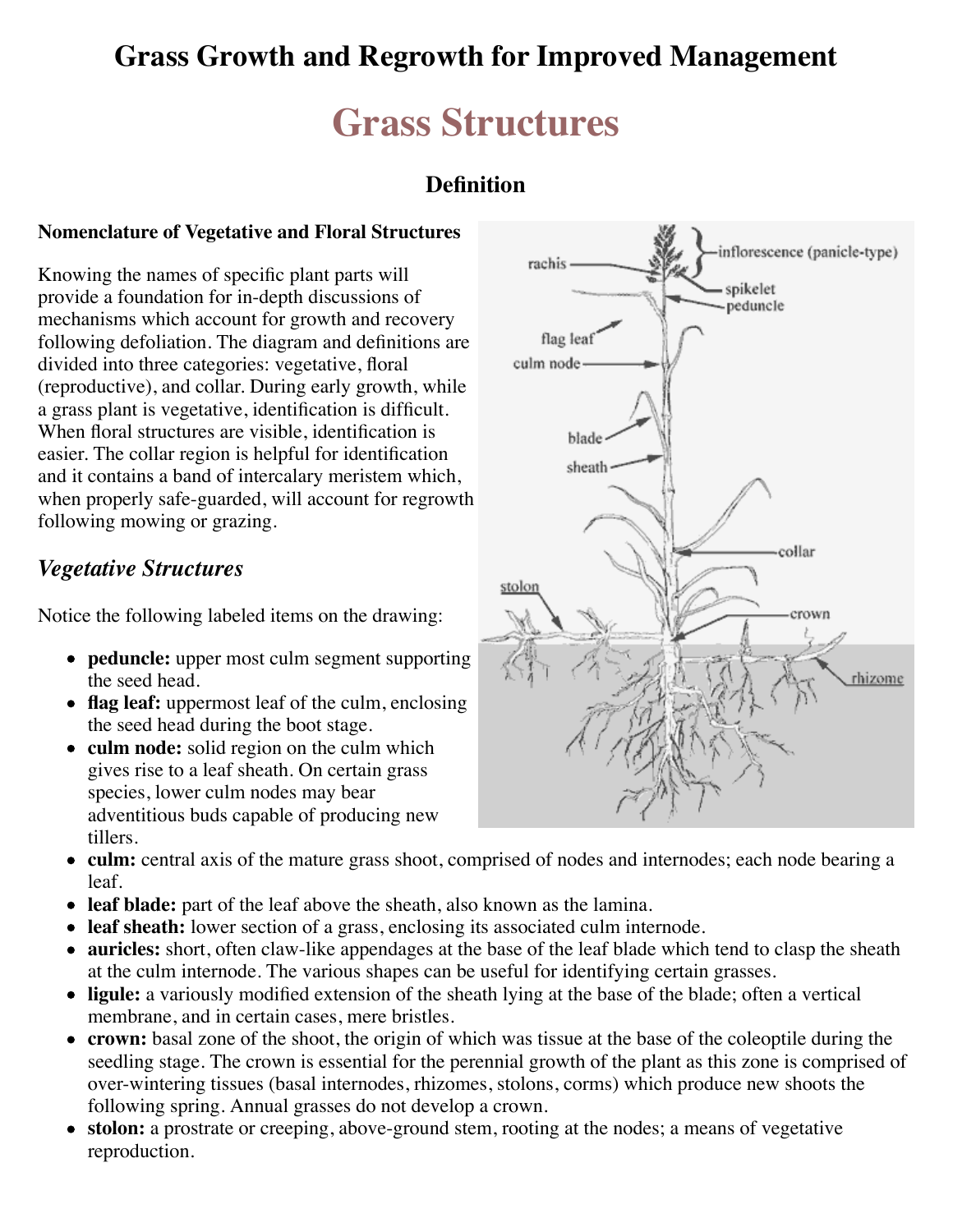- **rhizome:** a prostrate subterranean stem, capable of rooting at the nodes and becoming erect at the apex; a means of vegetative reproduction.
- **tiller:** a daughter plant, a shoot capable of producing a new plant.
- **meristem:** the cells capable of growth.

**collar region:** The collar region of the leaf is the most useful area for identifying vegetative-stage grasses. Later on, after seed head emergence, floral structures may provide a more obvious means of identification. The collar region consists of the leaf blade, the leaf sheath wrapping around the stem, auricles (if present), a ligule, and connective tissue called the collar. Each species is unique with respect to the presence, size, and shape of the auricles and ligules in this leaf zone. The collar (connective tissue) is a narrow band of intercalary meristem (tissue capable of growth) which accounts for blade growth. With immature blades, this meristem provides for further blade growth following defoliation.

The first photographs show a collar with the blade (lamina), auricles, ligule, and leaf sheath.

- **blade (lamina):** part of the leaf above the collar
- **collar:** a thin band of meristematic tissue at the junction of the leaf blade (lamina) and the sheath
- **auricles:** claw appendages at the base of the blade of some grasses (some grasses do not have auricles)
- ligule: outgrowth at the inner junction of the leaf sheath and blade, often membraneous, sometimes a fringe of hairs
- **sheath:** lower part of the leaf that encloses the internode

The middle photograph shows the collar, where intercalary meristematic tissue is seen (lighter in color) just underneath the top leaf blade. The lower leaf blade is bent back showing the ligule but a portion of whitish collar can be seen at the edge of the fold.

The bottom photograph shows the collar, the narrow band of meristematic tissue of a timothy plant.

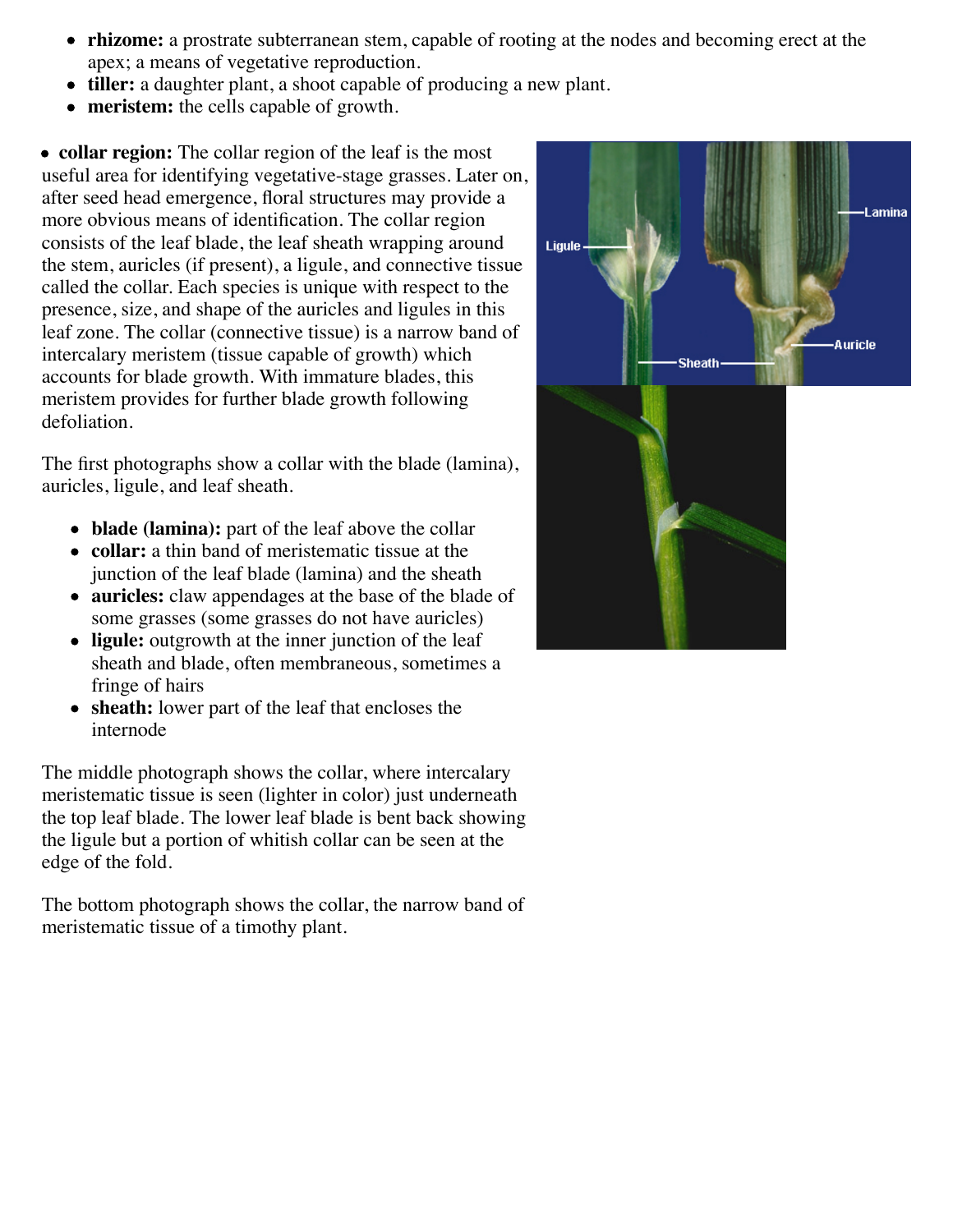

The collar region is also important in grass management. When properly safe-guarded, this band of intercalary meristem will account for continued blade growth following mowing or grazing of immature leaf blades.

### *Floral Structures*

- **inflorescence:** flower head terminating the stem, consisting of a collection of flowers arranged on a common axis. There are three main grass inflorescence types: 1. panicle, 2. spike, 3. raceme.
- **rachis:** central axis of seed head.
- **spikelet:** a flowering unit comprised of one or more florets enclosed by two glumes (bracts). When the spikelets are attached directly to the rachis the inflorescence is called a spike (wheat, rye, barley, ryegrass). When the spikelets are attached to the rachis with short pedicels, the inflorescence is termed as raceme. When the spikelets are attached by means of a branch the inflorescence is said to be a panicle.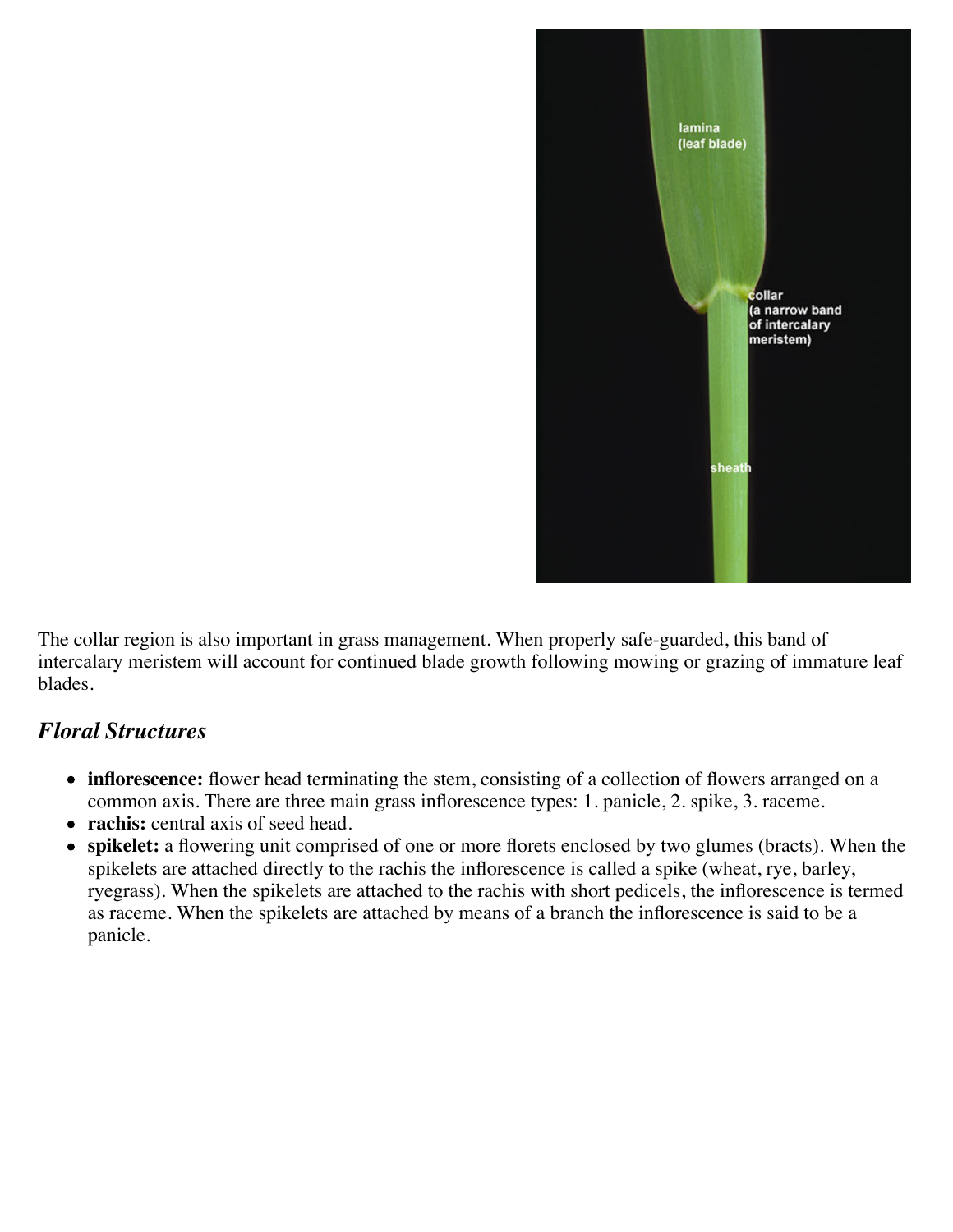

# **Spikelet**

- **pedicel:** in grasses, a short stem segment supporting a spikelet. Such spikelets are said to be pedicellate.
- **glume(s):** bracts which enclose the floret(s). A spikelet can be described as a "pair" of glumes with the enclosed floret(s). The outer (lower) glume is always the largest of the pair. In some species (Paniceae family) the uppermost glume is greatly reduced and is largely replaced by the lemma of a sterile floret contained within.
- **floret:** small flower; the reproductive unit of a grass spikelet consisting of a lemma and palea and the small flower they contain (see spikelet).
- **rachilla:** the segmented central axis of a spikelet is prominent in spikelets which bear two or more fertile florets. Each rachilla segment bears a floret, thus in threshed form, a single seed usually retains a rachilla segment or joint. The presence or absence of a rachilla segment provides a means of recognizing many seeds. Further, the shape and size of the segment is widely contrasted among species.
- **lemma:** the larger, outer, bract which, along with the palea, serves to contain the floret(s) held within. The lemma and palea provide a protective covering for the developing floret as well as for the seed after ripening.
- **awn:** a fibrous bristle (often called a beard) which is an extension of the midrib of the lemma. It may arise from the tip of the lemma or from the abaxial (outer) surface below the tip.
- **beard:** common term for awn.
- **palea:** the shorter, upper, bract which, along with the lemma, serves to contain the floret(s) held within (see lemma).
- **stamens:** the male organ of a flower supporting anthers which produce pollen.
- **anther:** the pollen bearing portion of a stamen, composed of one or two pollen sacs.
- **pollen:** the structures that result from the maturation of a microspore.
- **pistil:** the female organ of the flower comprised of the stigma, style, and ovary. The stigma receives pollen grain, which upon germination, produces a pollen tube which passes through the stigma into the ovary.

## **Function**

The following review of grass plants is intended to describe the functions of various plant parts that will be important in studying grass growth and regrowth.

#### *Seeds*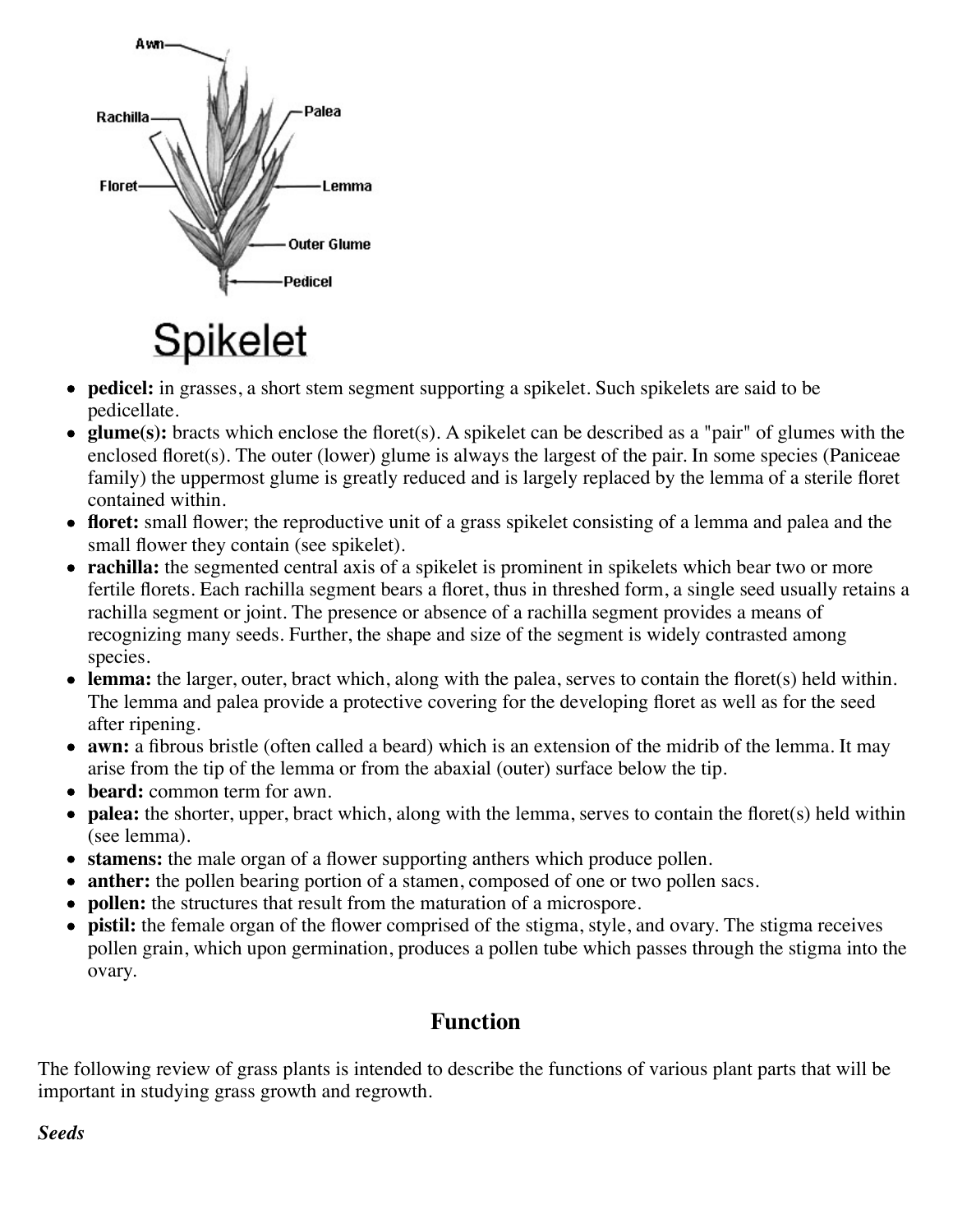Grasses are herbaceous (nonwoody) plants with jointed stems, slender, sheathing leaves and flowers borne in spikelets. The grass family (Poaceae, formerly Gramineae) is divided into subfamilies. Most grasses in the United States are in the Pooideae, Panicoideae, and Chloridoideae subfamilies. Though grasses are herbaceous, with jointed stems, the categorization into subfamilies is made by more intricate plant anatomy.

Grasses are monocotyledonous because the seeds contain only one cotyledon (seed leaf, also called the scutellum) [\(Fig. 1, corn kernel diagram\).](http://www.fsl.orst.edu/forages/projects/regrowth/cornseed.jpg) The coleoptile is enclosed in the cotyledon, a sheath which develops in the seed then breaks away and pushes upwards to the soil surface. This coleoptile is leaf-like in appearance and develops from the seed shortly after the radicle (root) appears [\(Fig. 2, coleoptile\).](http://www.fsl.orst.edu/forages/projects/regrowth/coleoptile.jpg) In contrast, legumes, such as clovers, are dicotyledonous. Their seeds have two cotyledons. This difference means that grass [seedlings emerge from the soil with only one leaf-like structure \(Fig. 3, germination and emergence of](http://www.fsl.orst.edu/forages/projects/regrowth/stages.gif) monocots; [Fig. 4, monocot\).](http://www.fsl.orst.edu/forages/projects/regrowth/monocot.jpg) Legumes emerge from the soil with two cotyledons [\(Fig. 5, dicotyledons\).](http://www.fsl.orst.edu/forages/projects/regrowth/dicot.jpg)

#### *Roots*

Initially, there are two root systems which support a grass seedling: 1) the seminal root which arises from the root itself and 2) the adventitious or secondary roots which arise from the crown node located at the base of the coleoptile. Seminal roots are called primary roots because they develop first. The seminal roots function until adventitious roots become established. There are no roots on the mesocotyl. The mesocotyl is an underground stem segment often called the subcrown internode or real stem. It elongates in a manner that helps push the coleoptile upward through the soil crust. This is important because the leaf enclosed within the coleoptile might unfurl beneath the soil surface and thus fail to emerge.

The first results of germination are the enlargement of the coleoptile and coleorhiza, a sheath that protects the primary root. This is followed by elongation of the primary root and the mesocotyl. Within days, additional mesocotyl roots develop. Roots developing in the crown area are called adventitious roots. Adventitious roots are the roots of the mature grass plant. The seminal roots will disappear. The roots anchor the plant to the [ground, absorb nutrients and water from the soil, and function as carbohydrate storage tanks \(Fig. 6, root](http://www.fsl.orst.edu/forages/projects/regrowth/rootsystem.jpg) diagram).

#### *Crown*

The crown is the base of the grass plant. It is the connecting tissue between the roots and the shoots. The crown produces buds that are the source of new tillers, adventitious roots, rhizomes, and stolons. This area is critical in understanding the regrowth of grass plants because it is the area to find buds which determine if regrowth will be successful [\(Fig. 7, crown\).](http://www.fsl.orst.edu/forages/projects/regrowth/grass_diagram1.jpg) Some grass species have storage organs called corms that develop in the crown area [\(Fig. 8, corm;](http://www.fsl.orst.edu/forages/projects/regrowth/corm.JPG) [Fig. 9, corm at the base of the plant\).](http://www.fsl.orst.edu/forages/projects/regrowth/timothy_shoots.JPG)

#### *Stems*

The flowering stem (culm) of grasses is comprised of nodes and internodes yielding a characteristic "jointed" stem [\(Fig. 10\).](http://www.fsl.orst.edu/forages/projects/regrowth/joint.jpg) Grass stems have solid joints at the nodes with hollow or pith-filled internodes. In contrast, [rushes and sedges are without nodes and internodes and have a triangular stem shape \(Fig. 11, common](http://www.fsl.orst.edu/forages/projects/regrowth/sedge.jpg) yellow sedge; [Fig. 12, yellow nutsedge stem without nodes and internodes](http://www.fsl.orst.edu/forages/projects/regrowth/sedge2.jpg)[;](http://www.fsl.orst.edu/forages/projects/regrowth/tri-leaf.jpg) Fig. 13, the tri-leaf formation of sedges).

#### *Leaves*

A grass leaf consists of a blade, collar, and supporting sheath [\(Fig. 14,](http://www.fsl.orst.edu/forages/projects/regrowth/part.jpg) [Fig. 15\).](http://www.fsl.orst.edu/forages/projects/regrowth/sheath.jpg)

Sheaths arise from each node. Blades are displayed alternately on opposite sides of the culm [\(Fig. 16\).](http://www.fsl.orst.edu/forages/projects/regrowth/culm.jpg)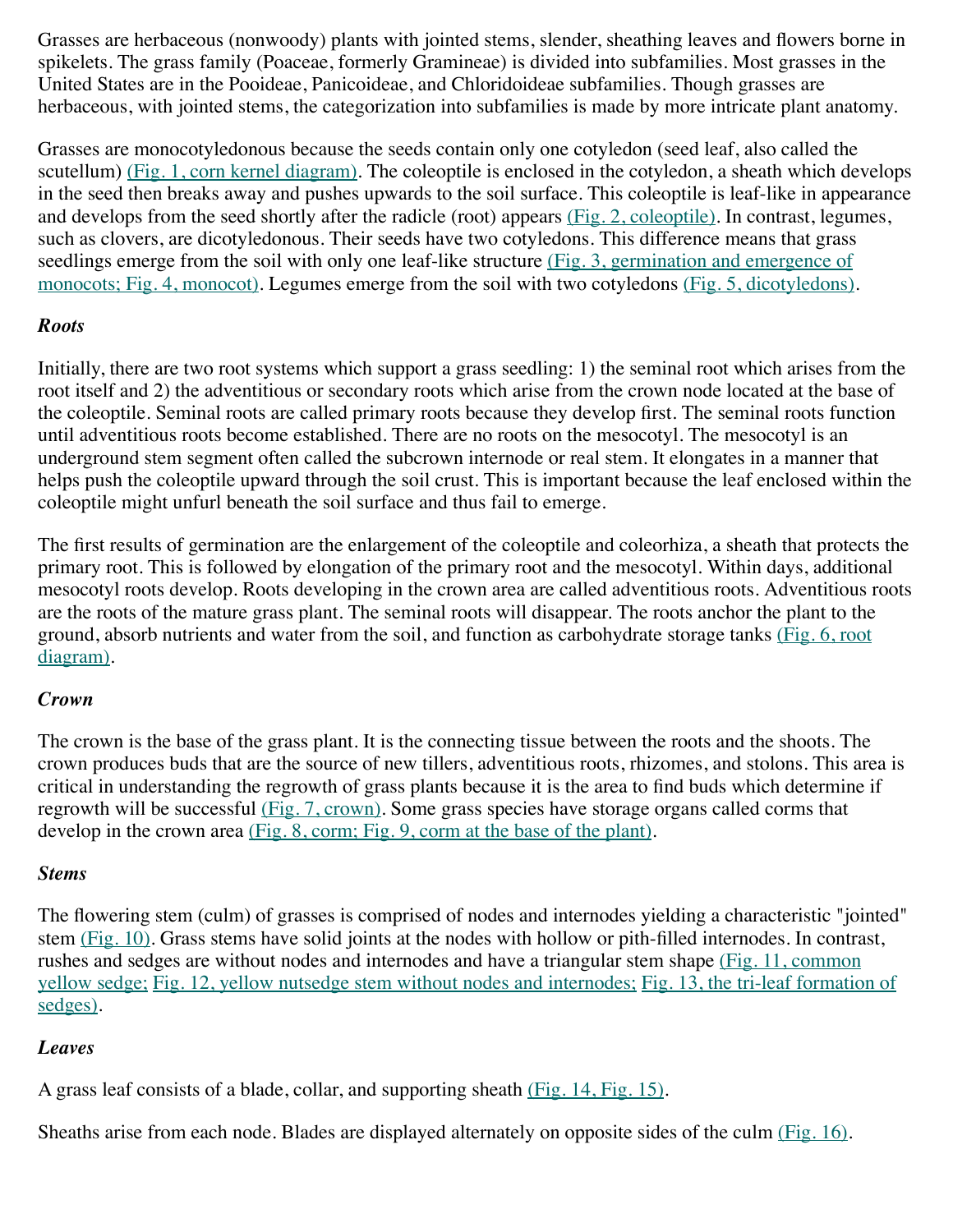[Monocot leaf blades have parallel veination while dicots have netted veination](http://www.fsl.orst.edu/forages/projects/regrowth/1836_089.jpg) [\(Fig. 17, grass veination;](http://www.fsl.orst.edu/forages/projects/regrowth/veins2.jpg) Fig. 18, dicot veination).

Species are often distinguished by variation in the size and shape of ligules and auricles, appendages located at the collar which joins the blade to the sheath  $(Fig. 19$  and  $Fig. 20)$ .

#### *Inflorescences*

Grasses have three main inflorescence (seed head) types: panicle, spike, and raceme [\(Fig. 21\).](http://www.fsl.orst.edu/forages/projects/regrowth/comparison.jpg) Each is unique as to how the individual flowering units, called spikelets, are attached to the central axis. The central axis of an inflorescence is called a rachis [\(Fig. 22\).](http://www.fsl.orst.edu/forages/projects/regrowth/grass_diagram1.jpg)

Panicle inflorescences have spikelets individually supported by pedicels attached to **panicle branches,** not directly to the main axis (rachis) [\(Fig. 23\).](http://www.fsl.orst.edu/forages/projects/regrowth/paniclebranch.jpg) Panicles are the most common grass inflorescence but can have two forms: spreading and compact.

- Spreading panicles are common among forage grass species and have varying branch lengths. Examples include switchgrass, proso millet, bromegrass, reed canarygrass, and bluegrasses [\(Fig. 24\).](http://www.fsl.orst.edu/forages/projects/regrowth/photos/tall_fescue/inflor.jpg)
- Compact panicles have extremely short panicle branches. Close examination shows that the pedicels supporting the spikelet appears to be branched thereby forming a racemose (raceme-like) inflorescence. Examples include species of foxtails (*Setaria*), timothy (*Phleum*), and meadow foxtails (*Alopecurus* spp.). With such short pedicels they are often mistaken as spike inflorescences and sometimes referred to as "spike-like" [\(Fig. 25, a drawing of an](http://www.fsl.orst.edu/topics/species/images/racemose.jpg) *Alopecurus* [species; Meadow foxtail compact panicle, Fig.](http://www.fsl.orst.edu/topics/species/m_foxtail/inflor.jpg) 26).

Spike inflorescences have spikelets that are sessile (attached directly to) the rachis without pedicels or branches. Spike inflorescences may exist in three forms:

- 1) Solitary spikes have one rachis of spikelets (*Agropyron, Lolium, Hordeum* species [Fig. 27,](http://www.fsl.orst.edu/forages/projects/regrowth/Perennial_ryegrass_drawing.jpg) [Fig. 28,](http://www.fsl.orst.edu/forages/projects/regrowth/inflor.jpg) ryegrasses).
- 2) Digitate spikes have more than one rachis of spikelets and form from a central point like the fingers on a hand (*Bouteloua, Eluesine, Cynodon;* [Fig. 29,](http://www.fsl.orst.edu/media_library/bermudagrass/screen/sketches/bermudagrass_sketches.jpg) bermudagrass).
- 3) Multiple spikes have more than one rachis and they form from various points (side-oats grama).

For each of the above types, spikelets are attached directly to the rachis without pedicels or panicles branches.

Raceme inflorescences have spikelets born individually on short pedicels or stalks attached directly to the rachis. There are no branches. There are two forms.

- 1) Digitate (like the fingers on a hand), as in *Paspalam* [\(Fig. 30\).](http://www.fsl.orst.edu/forages/projects/regrowth/Paspalum_notatum.jpg)
- 2) Multiples, as in the *Echinochola* spp. [\(Fig. 31\).](http://www.fsl.orst.edu/forages/projects/regrowth/Echinochloa_colonum.jpg)

#### *Spikelet*

The most obvious unit of the grass inflorescence is the spikelet, comprised of a pair of glumes which enclose one or more florets. The number of florets per spikelet varies widely among the grass tribes [\(Fig. 32\).](http://www.fsl.orst.edu/forages/projects/regrowth/spikelet_diagram.jpg) This figure shows a pedicellate spikelet of the tall fescue panicle inflorescence. Notice that with multiple florets, each floret is born on a segmented central axis called the rachilla. In threshed form, each seed retains its rachilla segment (often called the rachilla joint). This segment is useful when identifying seeds [\(Fig. 33\).](http://www.fsl.orst.edu/forages/projects/regrowth/seed.jpg)

A floret is the reproductive unit of a spikelet.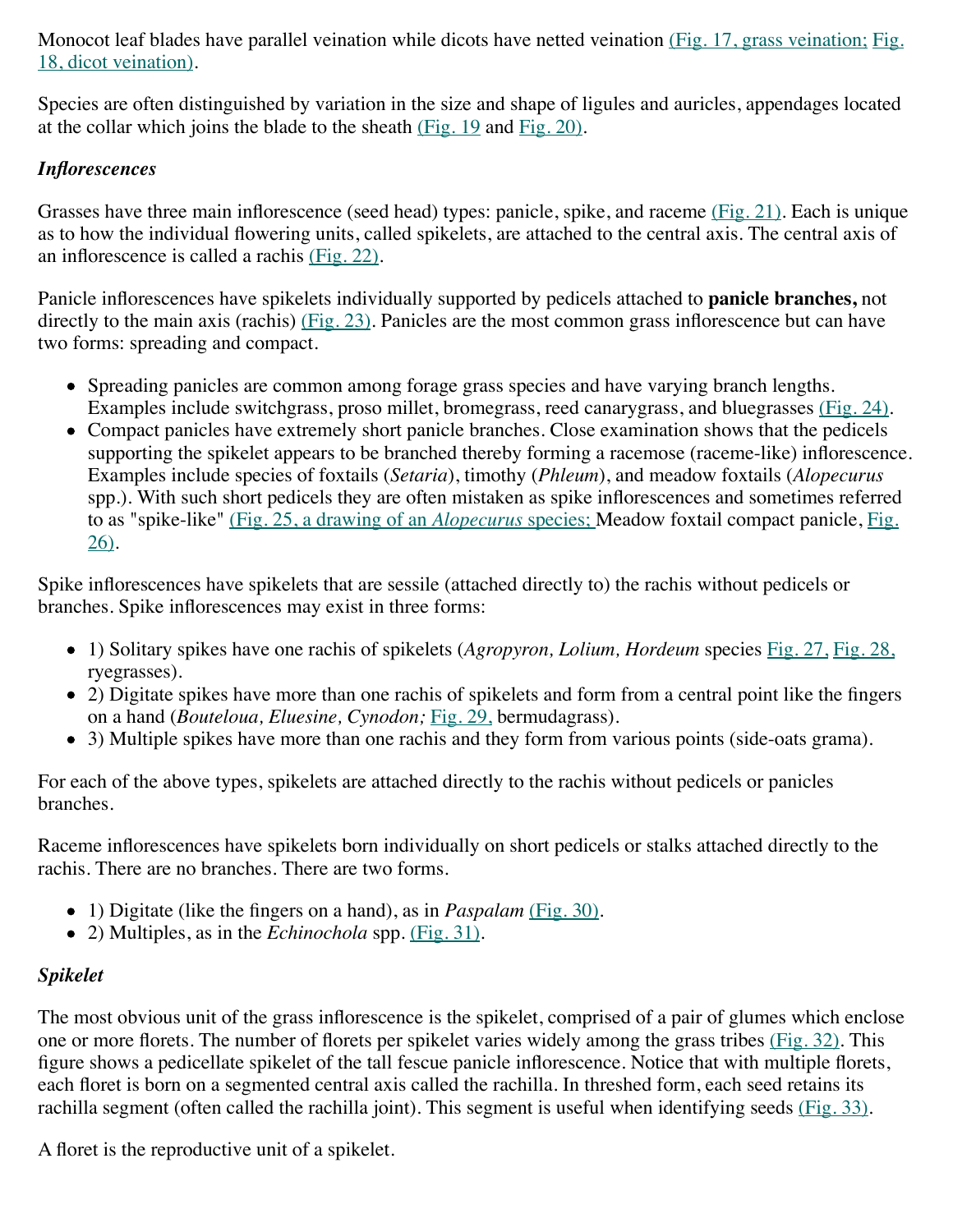In multifloreted spikelets, the florets are attached to a central axis called the rachilla. Figure 34 shows a floret [\(Fig. 34\)](http://www.fsl.orst.edu/forages/projects/regrowth/floret.jpg). Figure 35 shows a cross section of spikelets [\(Fig. 35\).](http://www.fsl.orst.edu/forages/projects/regrowth/spikelet_x-section.jpg)

At maturity, each floret (seed) of multi-floreted species retains its uniquely shaped rachilla segment. The unique shape and size of the rachilla segment is useful for identifying grass seeds (i.e. perennial vs. annual ryegrass; wedge-wise vs. cylindrical).

With single-floreted spikelets, like red top, reed canarygrass, meadow foxtail, and timothy, there is no rachilla [and therefore, no rachilla segment on the threshed seeds as shown on figure 36, a meadow foxtail seed \(Fig.](http://www.fsl.orst.edu/topics/species/m_foxtail/fox_seed.jpg) 36).

#### *Florets*

The reproductive unit within a spikelet is called a floret. A floret is so named because it is a reduced (or modified) flower. It has no calyx or corolla as is found on most dicotyledonous flowers. The reproductive organs of the floret are enclosed by two bracts: the larger of the the two is called the lemma, the smaller is called the palea  $(Fig. 37)$ . For cross pollination to occur, the lemma and palea must become separated. This separation occurs when spongy cells called lodicules, located in the base of the floret swell, due to the absorption of water spreading the floral bracts. Stamens within the floret extend, exposing the anthers to the wind and other spreading agents such as bees and insects (Fig. 38). This process of pollen shedding is called anthesis [\(Fig. 39\)](http://www.fsl.orst.edu/forages/projects/regrowth/inflor2.jpg).

## **References (citations and links)**

Hannaway, D.B. 1998. Forage Identification CD-ROM. Oregon State University http://forages.orst.edu/resources/media/idcdrom/default.html

Chapman, C.P. 1998. The Biology of Grasses. CAB International, New York, NY.

Hitchcock, A.S.1950. Manual of Grasses of the United States. United States Government Printing Office. Washington, D.C.

Langer R.H.M. and G. D. Hill 1991. Agricultural Plants. Cambridge University Press, Cambridge, England.

## **Mechanisms for Growth**

There are several ways that grasses can grow or grow back after defoliation, winter freezes, or other stresses. There are 5 different structures that enable a grass plant to grow. The five are the apical meristem (meristem=tissues capable of growth), the intercalary meristem, basal buds, stolons, and rhizomes. Not all grass species have all five.

#### *The Growing Point: apical and intercalary meristems*

Many texts refer to "the growing point" of grasses. The growing point consists of two growth mechanisms. Within the growing point there is an apical dome containing the apical meristem and the primordium which will develop intercalary meristem. The apical dome contains apical meristems which push new leaves upward causing the grass plant to increase height and foliage. Intercalary meristems begin in the primordium and are pushed upward to become the base of each leaf blade. Much growth of a leaf is actually the expansion of the cells in the intercalary meristem. This expansion is conducive for photosynthesis and, if a leaf tip is removed, the intercalary cells continue to increase the leaf blade although the leaf tip will not regrow.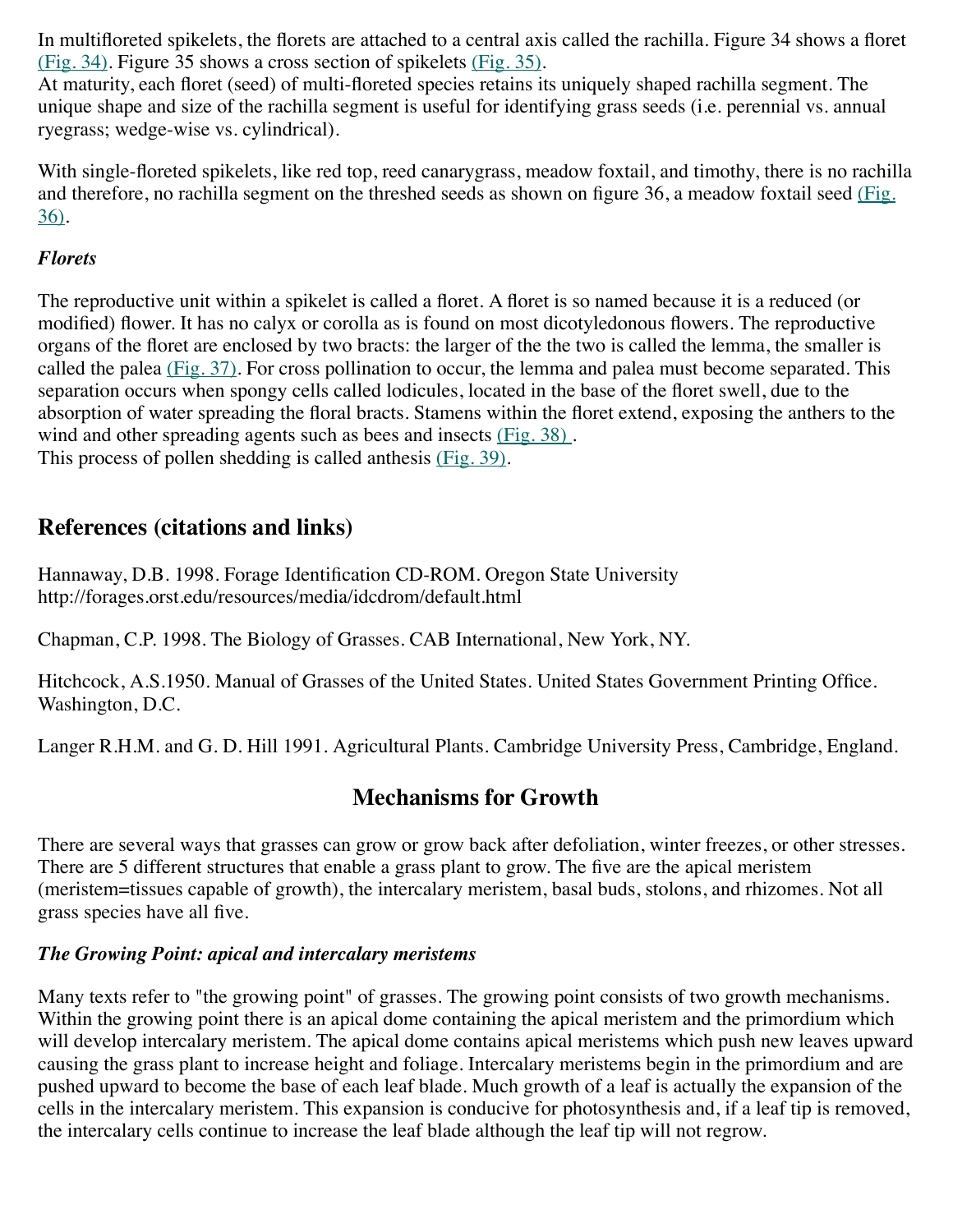#### *Buds*

Buds are the sites for tillering. In the various texts there are many terms that refer to buds. Terms like sprouts, shoots, daughters, and tillers are used. Adjectives can also make the word buds more confusing. The literature refers to aerial buds, adventitious buds and basal buds. Basically, all buds are adventitious with basal buds referring to those new tillers arising from the base or crown area. Aerial buds, appearing at the lower nodes of the plant, occur in certain species.

#### *Rhizomes*

Some species have extravaginal tillering. This means they send out lateral, underground growth which can root at the nodes and develop daughter plants. Grass species with rhizomes (underground stems) are sod forming and can be invasive.

#### *Stolons*

Another type of extravaginal tillering produces lateral, above-ground growth which can root at the nodes' stolons. Grass species with stolons (above ground stems) are sod forming and can be invasive. It is possible that a species may have both rhizomes and stolons but, generally, a species will have one or the other. Many species, called bunchgrasses, have neither rhizomes nor stolons. Tall fescue is considered a bunch grass but has short rhizomes.

© 2000 Oregon State University.